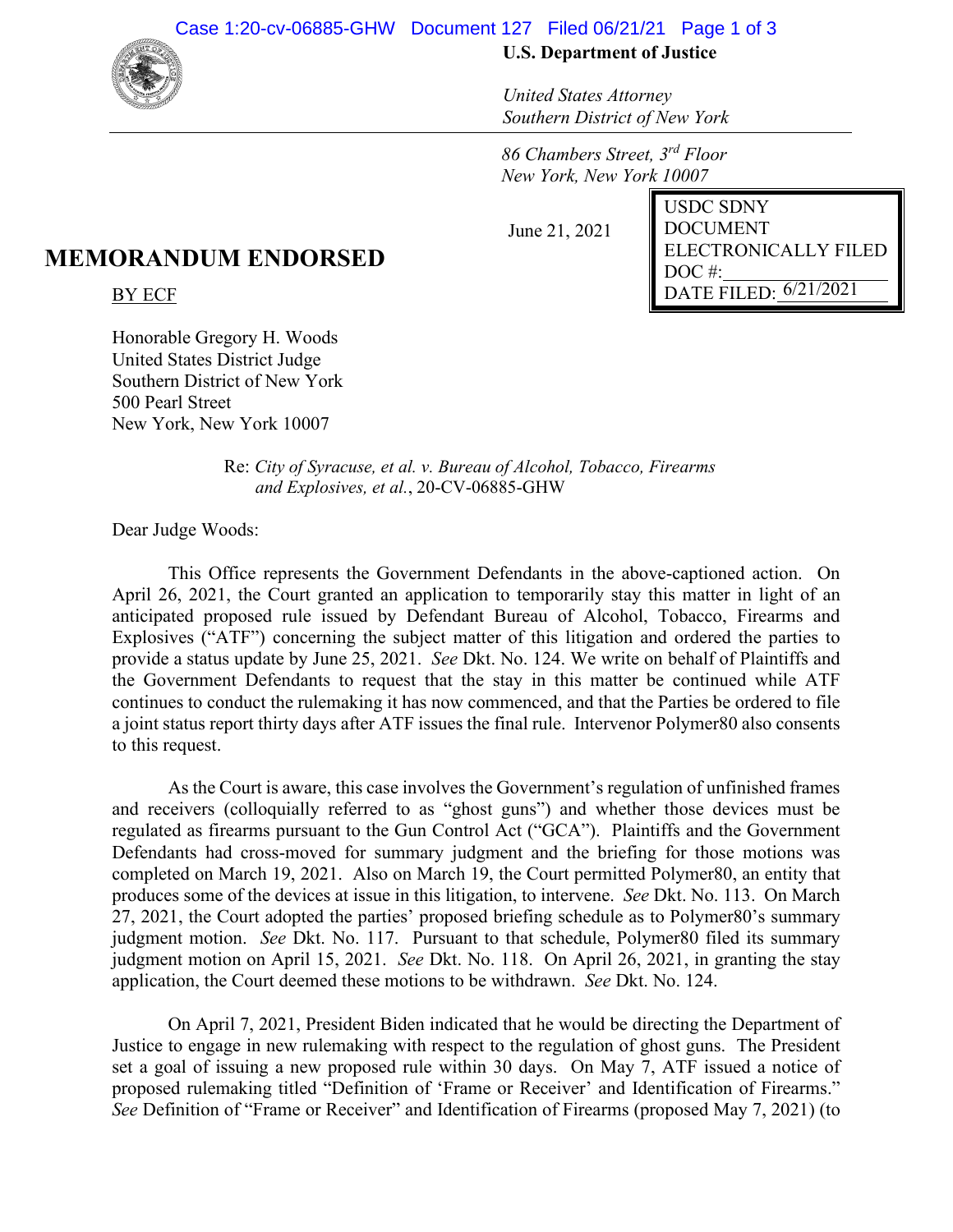Page 2 of 3

be codified at 27 C.F.R. pts. 478 and 479) ("Proposed Rule").<sup>1</sup> As relevant here, the Proposed Rule would add a new regulatory definition for the term "readily" as it appears in the GCA's definition of a firearm. *See* Proposed Rule at 36-37; *see also* 18 U.S.C. § 921(a)(3) (defining "firearm" as "any weapon (including a starter gun) which will or is designed to or may readily be converted to expel a projectile by the action of an explosive"). It would also change the current regulatory definition for "frame or receiver," including defining "frame or receiver" to "include 'in the case of a frame or receiver that is partially complete, disassembled, or inoperable, a frame or receiver that has reached a stage in manufacture where it may readily be completed, assembled, converted, or restored to a functional state.'" *See* Proposed Rule at 24-35, 33; *see also* 18 U.S.C. § 921(a)(3) (defining "firearm" as "the frame or receiver of any such weapon").

Since the Proposed Rule would alter regulatory definitions at issue in this case (such as the terms "readily" and "frame or receiver"), any final rule is likely to affect—and will possibly narrow or moot—the issues in this case. Rather than continuing to litigate based on a regulatory scheme that ATF has proposed changing, the parties believe it would be more efficient to stay the case until ATF issues a final rule after the period for notice and comment has expired. Then, with the final rule in place, the parties could reevaluate the issues and determine if further litigation is necessary (and, if so, with respect to which issues, such as the status of the challenged Polymer80 determination letters). We submit that staying this case until the final rule is issued serves the interests of judicial economy and conserves the resources of the parties. Accordingly, the parties respectfully request that the Court continue the stay in this case and require the parties to file a joint status report thirty days after ATF issues the final rule updating the Court on whether further proceedings are necessary and, if so, proposing a schedule for continuing the litigation.<sup>2</sup>

We thank the Court for its attention to this matter.

<sup>&</sup>lt;sup>1</sup> The Proposed Rule may be accessed here: https://www.atf.gov/file/154586/download.

<sup>2</sup> There is a similar action pending in the Northern District of California. *See State of California, et. al*. *v. Bureau of Alcohol, Tobacco, Firearms and Explosives, et al.*, No. 20-cv-6761 (EMC) (N.D. Cal. 2020). On May 21, 2021, that court stayed that action at the parties' request and ordered a status update thirty days after ATF issues the final rule. *See* Dkt. No. 88.